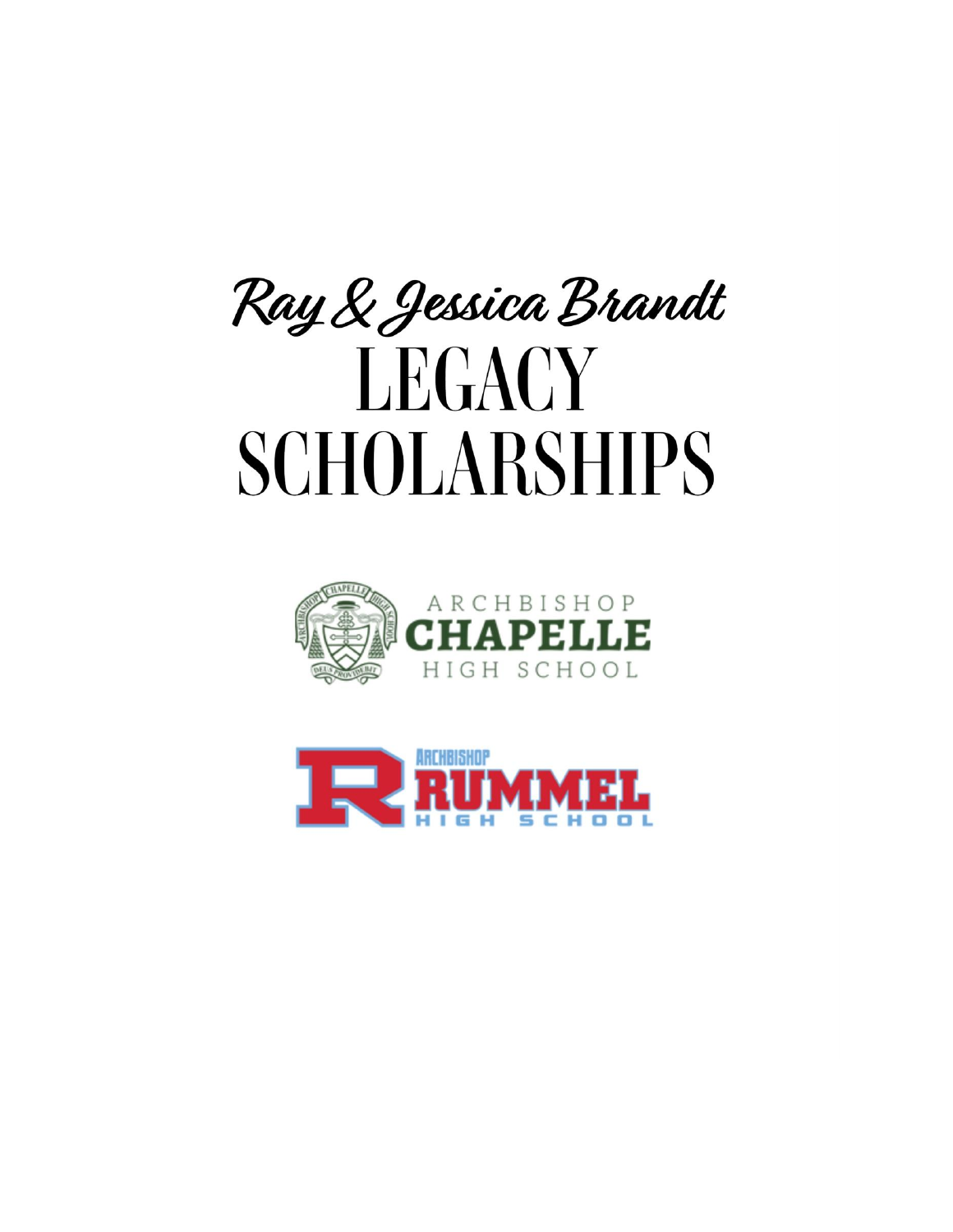## **The Ray & Jessica Brandt Legacy Scholarship Program**

#### **Overview:**

Mrs. Brandt is establishing a scholarship program to assist students who demonstrate exemplary leadership, drive, and integrity. Ray always said that "Education is the greatest equalizer". By continuing to support our Catholic high schools in Jefferson Parish, the Brandt Legacy can live on, and we can help young men and women who are deserving.

#### **Eligibility:**

Applicants to the Ray & Jessica Brandt Legacy Scholarship Program must be:

- $\bullet$  Entering 8<sup>th</sup>-12<sup>th</sup> grade.
- Attending Archbishop Chapelle or Archbishop Rummel High Schools.
- In good standing with their school and free from any detentions or suspensions.
- Seniors are ineligible.

## **Awards:**

- Full Tuition for 1 Archbishop Rummel High School student per year
- Full Tuition for 1 Archbishop Chapelle High School student per year

If selected as a recipient, the student will receive a full tuition scholarship. All funds will be paid to the school directly. No reimbursements can be made. No additional fees are included. The scholarships are not endowed and shall be renewed at the discretion of Mrs. Brandt.

#### **Application:**

Interested students must complete the attached application along with a current, complete Report Card and turn it in to the designated school representative no later than **April 15, 2022**. Report Cards must display students name, school name and grades.

Applicants are responsible for gathering and submitting all necessary information. Applicants will be evaluated on information supplied; therefore, all questions must be answered as completely as possible. Incomplete applications will not be evaluated. All information received is considered confidential and is reviewed only by Mrs. Brandt and members of the Approval Committee.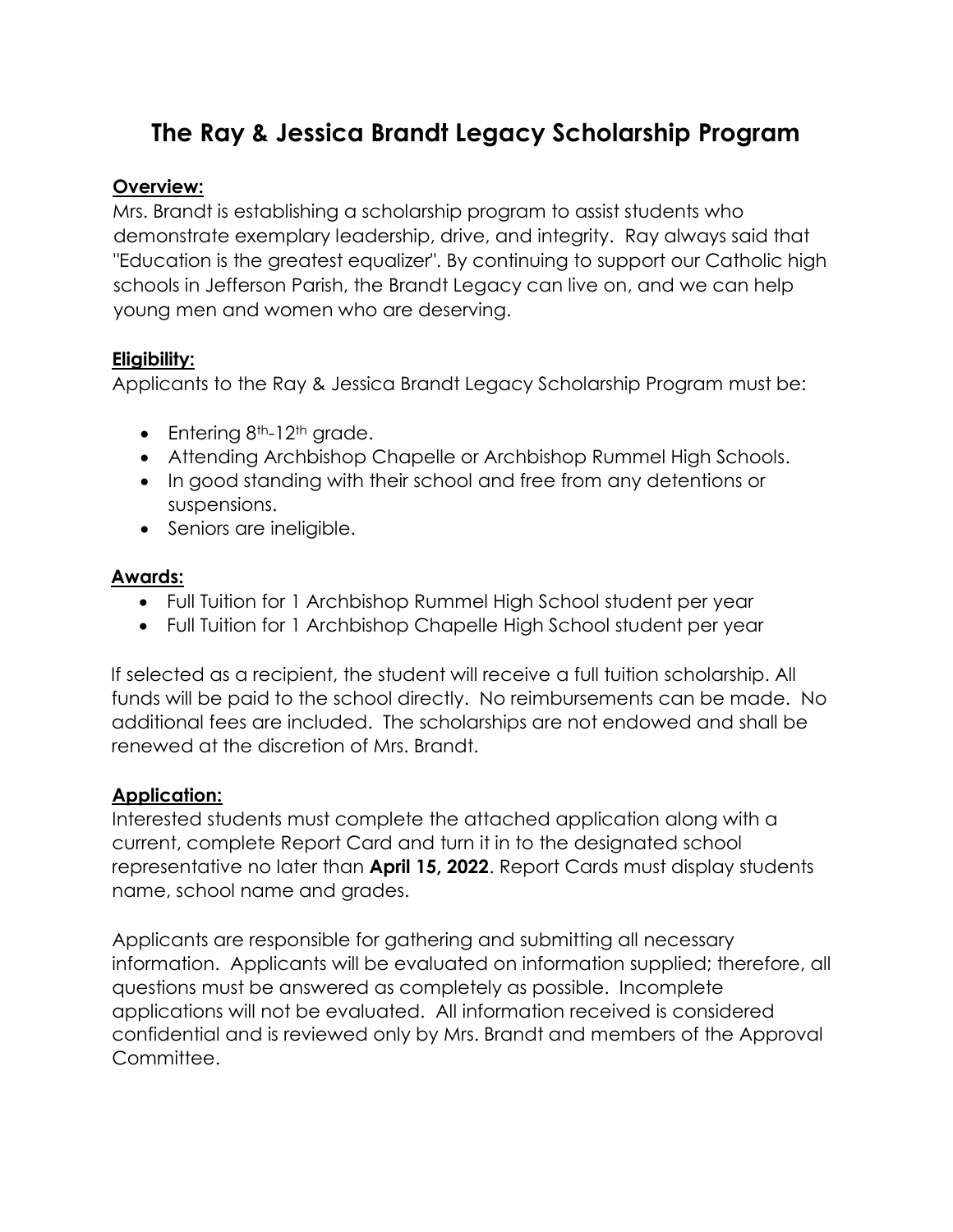## **Selection of Recipients:**

Scholarship recipients are selected on the basis of academic record, demonstrated leadership and participation in school and community activities.

Financial need is not considered.

Selection of recipients is made by Mrs. Brandt and members of the Approval Committee. All applicants agree to accept the decision as final, as stipulated in the application.

Scholarship winners will be notified by early May. Only two applicants (one from each school) will be selected.

## **Timeline:**

- **November 1, 2021**: Scholarship opportunities can be announced. Announcements should be made prior to each school's Open House.
- **February 15, 2022**: Students may begin submitting applications.
- **April 15, 2022**: Scholarship application **deadline**.
- **May 1, 2022**: Awards will be announced privately and paid directly to each school.
- **August 21, 2022**: Scholarship recipients will be announced on all social media channels and awarded during our *Founder's Birthday Celebration,* celebrating Ray's birthday.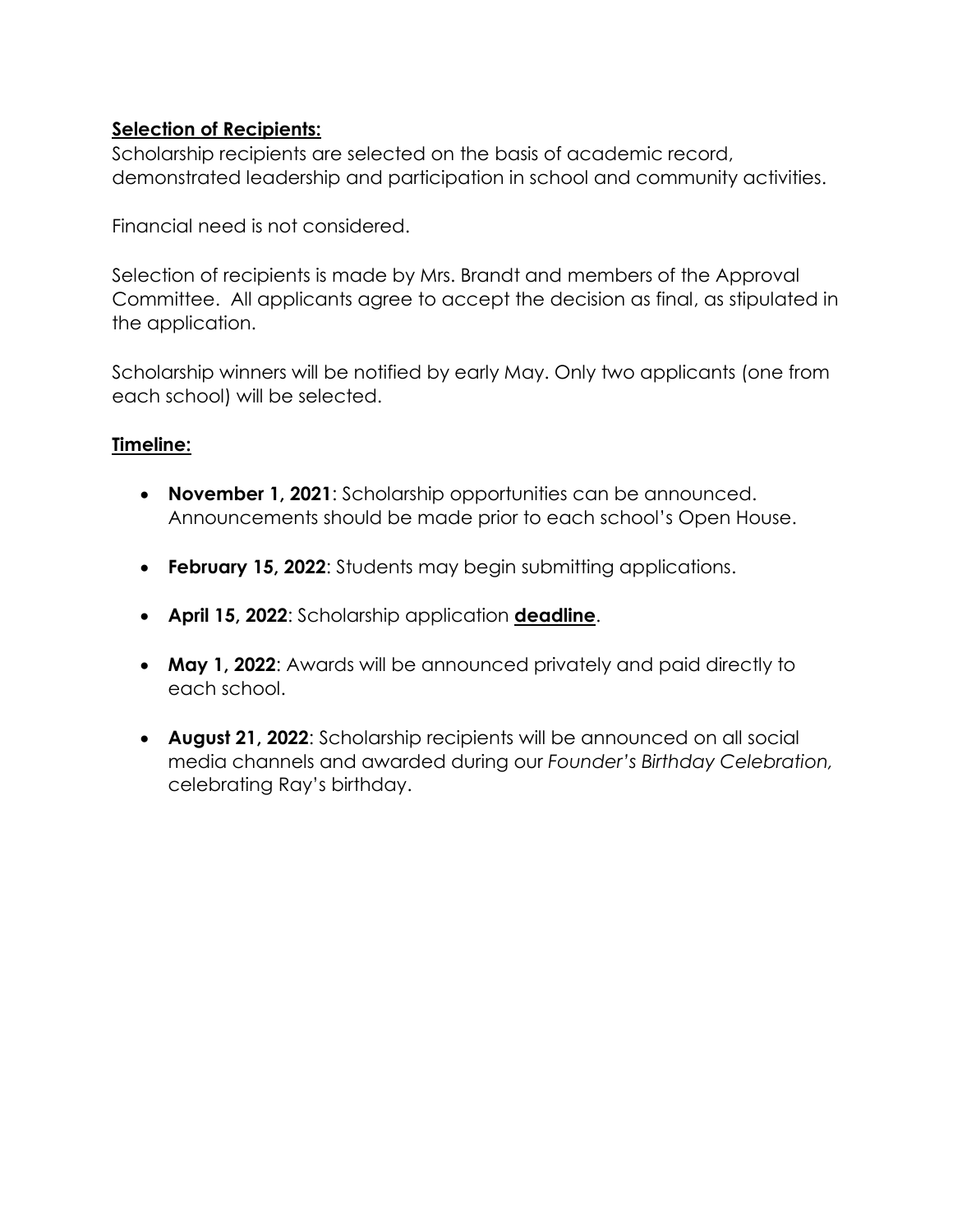# **The Ray & Jessica Brandt Legacy Scholarship Program**

*Scholarship Applicant's Information:*

| Date of Birth: ___________________                                       |  |
|--------------------------------------------------------------------------|--|
|                                                                          |  |
|                                                                          |  |
| Years Attended: __________________                                       |  |
| Conduct Grades for 2021-2022 School Year (if applying as an incoming 8th |  |
|                                                                          |  |
|                                                                          |  |
|                                                                          |  |
| Grade Entering for 2022-2023: _____________                              |  |
| Extracurricular Activities & Interests:                                  |  |
|                                                                          |  |
|                                                                          |  |

*\*Attach a copy of most recent report card to your application*